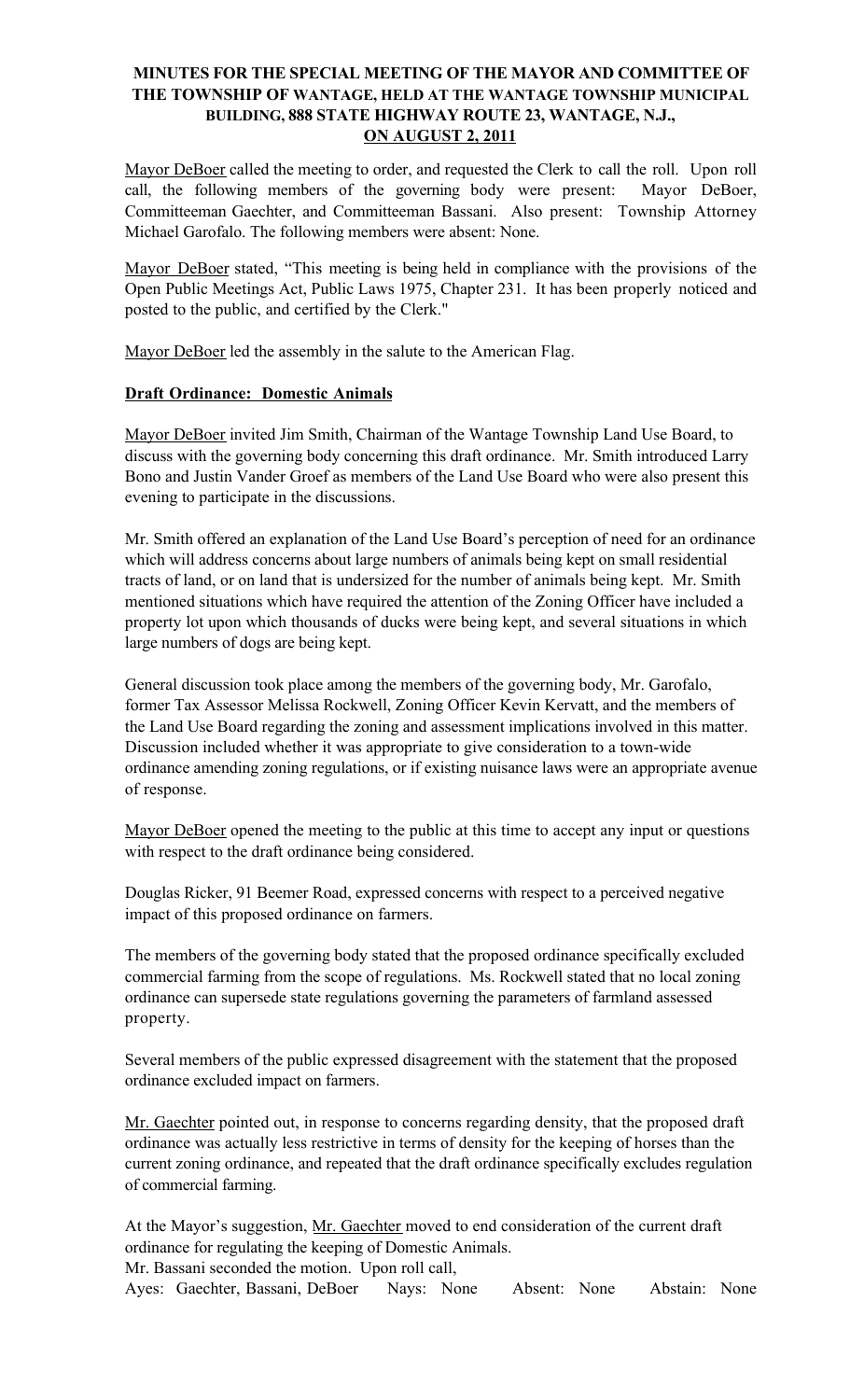# PAGE TWO OF THE MINUTES OF AUGUST 2, 2011

Mr. Bassani stated, now that the previous draft ordinance was removed from further consideration, does anyone in the audience have any concerns regarding the keeping of domestic animals which the governing body should be made aware of.

Mr. William Gettler, Gemmer Road, offered comments of disagreement with wording in the previously proposed draft ordinance.

The members of the governing body pointed out to Mr. Gettler that this ordinance is no longer being given consideration and therefore there is no need to discuss the proposed wording of that draft ordinance.

Mr. Gettler expressed a belief that the wording of the previous ordinance represents a matter of wrong thinking by the governing body.

Mr. Bassani repeated that the previously proposed ordinance is no longer under consideration, and repeated his inquiry regarding whether any one in the audience had any complaints or concerns regarding domestic animals that they wished to present to the governing body.

Ms. Debra Gould, Gemmer Road, asked if the current zoning ordinance addressed density restrictions on various animals. Zoning Officer Kevin Kervatt responded that the answer is yes.

Rudy Solar, Mount Salem Road, stated his agreement with utilizing the Nuisance Law enforcement as the means by which to address concerns involving domestic animals.

Ms. Denise Loeffel, 74 Moore Road, spoke with respect to West Milford, NJ's experience in dealing with this issue through health regulations. Ms. Loeffel suggested the governing body needed to have a more formal motion to rescind the consideration of the previous draft ordinance. Mr. Doherty and Mr. Garofalo explained that the previous draft ordinance had never been introduced, so the action taken by the governing body removing it from further consideration was appropriate as acted upon.

Mr. Jeffry Davis, Gemmer Road, asked if a regulatory ordinance were adopted for domestic animals, would the nuisance laws still be on the books. Mr. Garofalo responded in the affirmative. Mr. Davis offered comments in support of a domestic animal ordinance, particularly with respect to controlling the number of dogs allowed.

General discussion took place among Mr. Garofalo, Mr. Kervatt and Mr. Davis regarding ordinances which deal with controlling the number of dogs allowed for ownership by a given household.

Mr. Smith agreed to take these comments received this evening back to the Land Use Board for further consideration.

## Draft Ordinance: Small Wind and Solar Energy Ordinance

General discussion took place among the members of the governing body, the representatives from the Land Use Board, and Ms. Rockwell, regarding the potential impact of a significant loss of farmland to solar farms, if such a scenario becomes a reality in Wantage Township.

Mr. Gaechter suggested the Township not combine one ordinance to deal with both Wind and Solar energy regulations, as each topic is complex and deserving of separate treatment. Discussion turned to the issue of solar farms being granted on properties with state and county highway frontage, which leaves an undesirable public visual image for the various entryways into Wantage Township, and concerns regarding the impact of solar farm applications on farmland assessed and preserved property. Ms. Rockwell stated that this is a developing technology and both the methods for conducting assessments, and challenges to those methods, are as yet in development stages, so there is no current definitive guidance regarding how court cases will play out on this topic.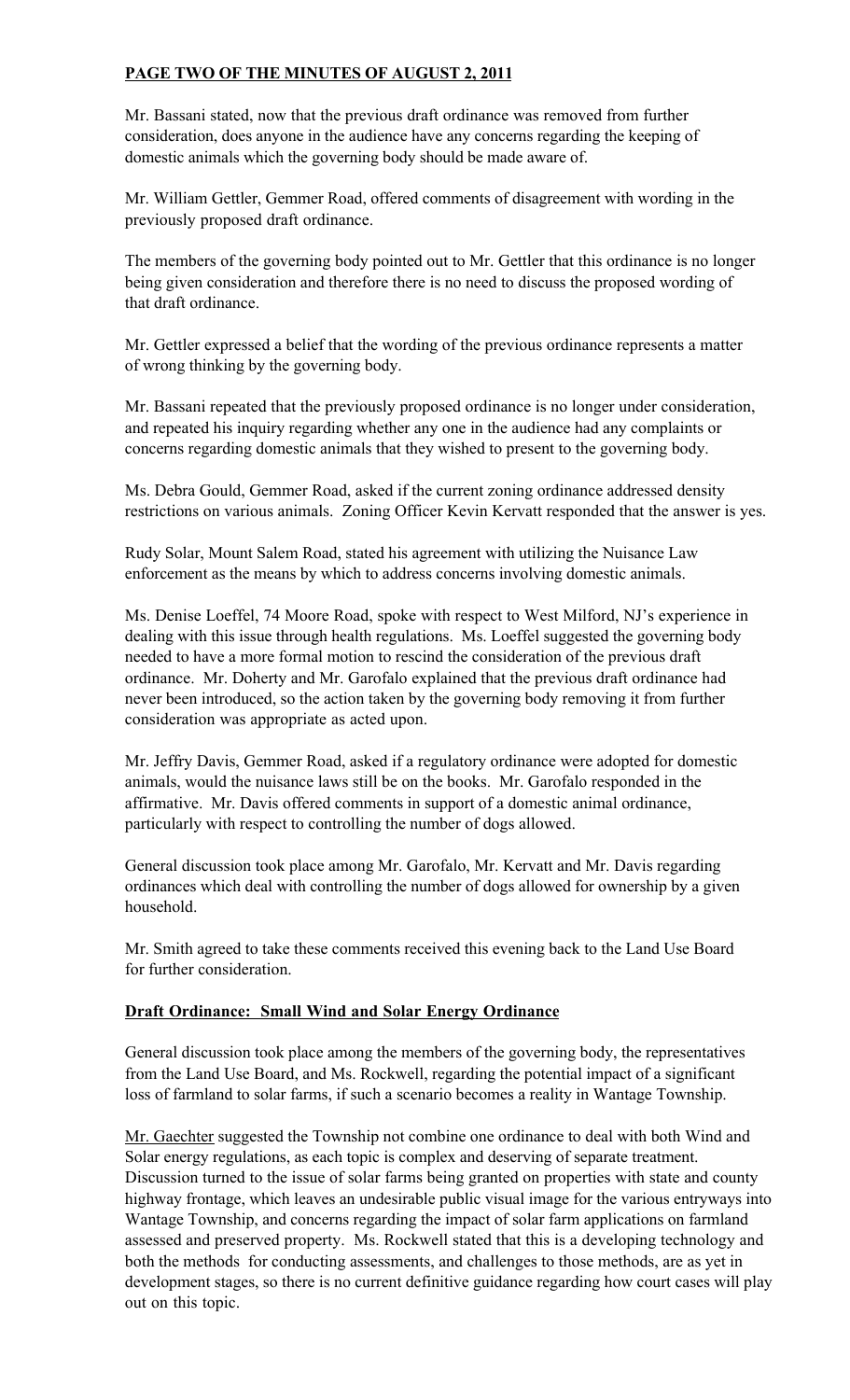## PAGE THREE OF THE MINUTES OF AUGUST 2, 2011

Mr. Gaechter offered several suggested standards for use in revising the draft proposed ordinance being given consideration.

Mayor DeBoer opened the meeting to the public at this time for any questions or comments on this proposed draft ordinance.

Rudy Solar, Mount Salem Road, spoke as a member of the Open Space Advisory Committee and requested on behalf of that committee that OSAC be included as a review agent for input as this ordinance consideration process moves forward.

Mr. Smith agreed to do so.

Douglas Ricker, Beemer Road, inquired if local standards for farmland assessment and preservation can be more stringent than state requirements. Ms. Rockwell explained that the standards established by the State of New Jersey regarding eligibility for farmland assessment and farmland preservation are definitive and cannot be altered.

General discussion continued regarding this topic, after which Mr. Smith requested Mr. Gaechter help him follow up from this evening's meeting and present the input gathered to the Land Use Board's subcommittee, for further review and consideration.

## Draft Ordinance: Outdoor Wood Burnng Stove Regulation

Mr. Smith offered background on this topic, mentioning on going complaints of residents regarding smoke and odors from outdoor wood burning stoves.

General discussion took place among the members of the governing body and the representatives of the Land Use Board regarding the possibility of allowing use of outdoor wood burning stoves only during certain months of the year, versus other additional restrictions or regulations which may be adopted locally.

Mayor DeBoer opened the meeting to the public for any questions or comments regarding this topic.

Rudy Solar, Mount Salem Road, suggested making use of a Meteoroligist to track a ten year trend of weather conditions as a standard by which to ascertain when the outdoor wood burning stoves would be allowed for use.

Joe Drossel, Pond School Road, asked if the previous proposed wording which would have required removal of existing wood burning stoves within 15 years was removed from consideration. The members of the governing body confirmed that any ordinance considered for introduction would not have that provision in it.

William Gettler, Gemmer Road, expressed opposition to the proposed draft ordinance on grounds that it regulates outdoor furnaces but not indoor furnaces.

Additional general discussion took place among the members of the public and the governing body, regarding the pros and cons of various options for regulation and restriction.

After general discussion, Mayor DeBoer requested Mr. Smith have the Land Use Board revise the proposed draft ordinance to concentrate solely on a regulatory ordinance which deals with times of the year that operation of outdoor wood burning furnaces would be permissible.

A resident of 4 Mudtown Road inquired regarding an outdoor wood burning stove which is present on property he just owned. The members of the governing body encouraged this resident to speak with Construction Official Patrick Stefanelli for guidance on this topic.